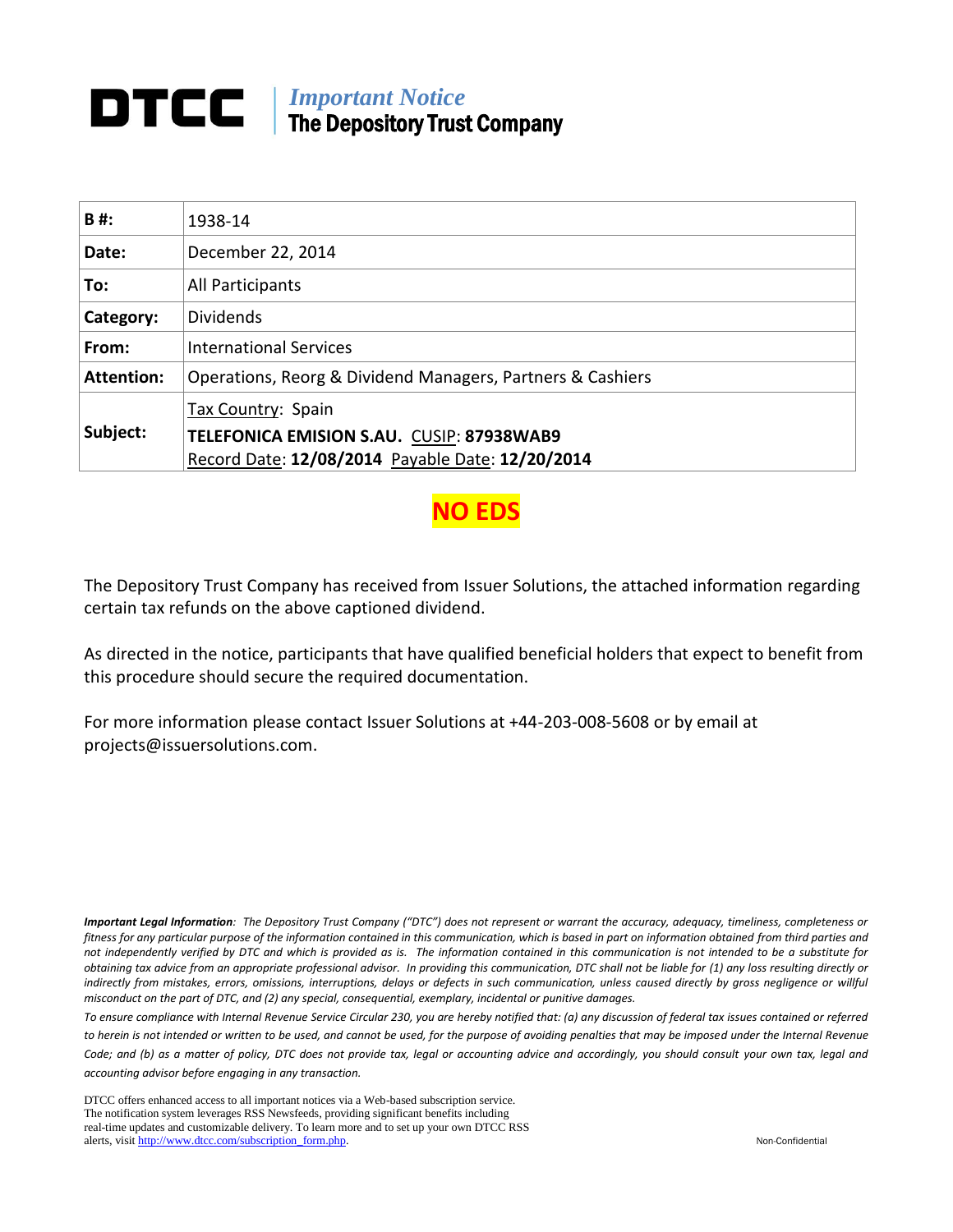

## TELEFONICAEMISIONES S.A.U.

| <b>CUSIP</b> | <b>PAYMENT DATE</b> |
|--------------|---------------------|
| 87938WAB90   | 12/22/2014          |

Spanish Royal Decree 1145/2011, of 29 July ("RD 1145/2011"), modified article 44 of Spanish Royal Decree 1065/2007, which sets out the reporting obligations applicable to preference shares and debt instruments issued under Additional Provision One of Spanish Law 10/2014 and Additional Provision Two of Spanish Law 13/1985.

According to RD 1145/2011, certain information obligations apply to the above listed securities in relation to Spanish resident investors, although participants in DTC are no longer required to request exemption from Spanish Non Resident Income Tax or from withholding on account of Spanish Corporation Tax via DTC's Elective Dividend Service (EDS/Tax Relief SM).

In order to facilitate compliance with the above mentioned information obligations, Telefonica Emisiones, the issuer, has retained IssuerSolutions to conduct an independent beneficial owner information collection process in respect of individuals and legal entities resident in Spain for tax purposes and permanent establishments in Spain of taxpayers residing abroad, owning a beneficial interest in our debt securities listed above, in compliance with the information obligations the debt securities are subject to under Spanish Royal Decree 1065/2007, as amended by RD 1145/2011.

## HOW TOPROCEED

1. DTC Direct Participants should go to our secure Web Application [www.issuersolutions.com/spanishdisclosures](http://www.issuersolutions.com/spanishdisclosures)

Participants have two options: You can submit information by registering (Option A: New ParticipantRegistration) or without registration (Option B: Submit Information without Registering).

Option A) DTC Direct Participant Registration: An officer (head of department, supervisor, and manager or above) must register the company it represents. Such officer will be able to authorize and approve other users on the company's registration and will be able confirm the relevant Clearing System's securities and account numbers the officer and other authorized users will be submitting holder information on.

Option B) Submit information without registering: You can submit information without registering as a user. However, note that you will need to enter your information (contact details, participant name and account number, etc.) each time you wish to send information to us. You will also need to fax or email the duly signed and executed forms as you will not be able to upload forms directly to the Web Application without registration.

2. DTC Direct Participants located outside of Spain should complete the secure online Spanish Holder Information Disclosure Form, as of the relevant Record Date, with the applicable Holder information.

We are asking Direct Clearing System Direct Participants to provide information **ONLY** according to those Direct Clearing System Participants own records:

- a. If, according to your own records, your clients are Spanish Tax Resident Beneficial Owners, you should mark Option 1 and provide the Spanish Beneficial Owner details.
- b. If, according to your own records, your clients are Non-Spanish Tax Resident Beneficial Owners or You Hold for Your Own Account, you are only required to mark Option 2. You DO NOT need to provide any other information if you chose this option.
- c. If, according to your own records, your clients are Financial Intermediaries/Downstream Correspondents who hold on behalf of third parties, you are required to mark Option 3 and provide the Financial Intermediaries/Downstream Correspondents details. You are not required to provide the Financial Intermediary/Downstream Correspondent's underlying client information.
- d. If you cannot provide the requested information, you only need to mark Option 4.
- 3. DTC Direct Participants located in Spain should complete the Spanish Resident Direct Participants Form, as of the relevant Record Date.

IMPORTANT: PARTICIPANTS THAT HAVE REGISTERED MAY UPLOAD DULY SIGNED AND EXECUTED FORMS DIRECTLY TO THE ISSUERSOLUTIONS SECURE WEB APPLICATION.

4. DTC Direct Participants should send an electronic copy of the duly signed form by fax, email or by uploading it through our web application and the original form to:

Issuer Solutions SL ATT: Sandra Castellano Av. Francia 17, A, 2 46023, Valencia, Spain